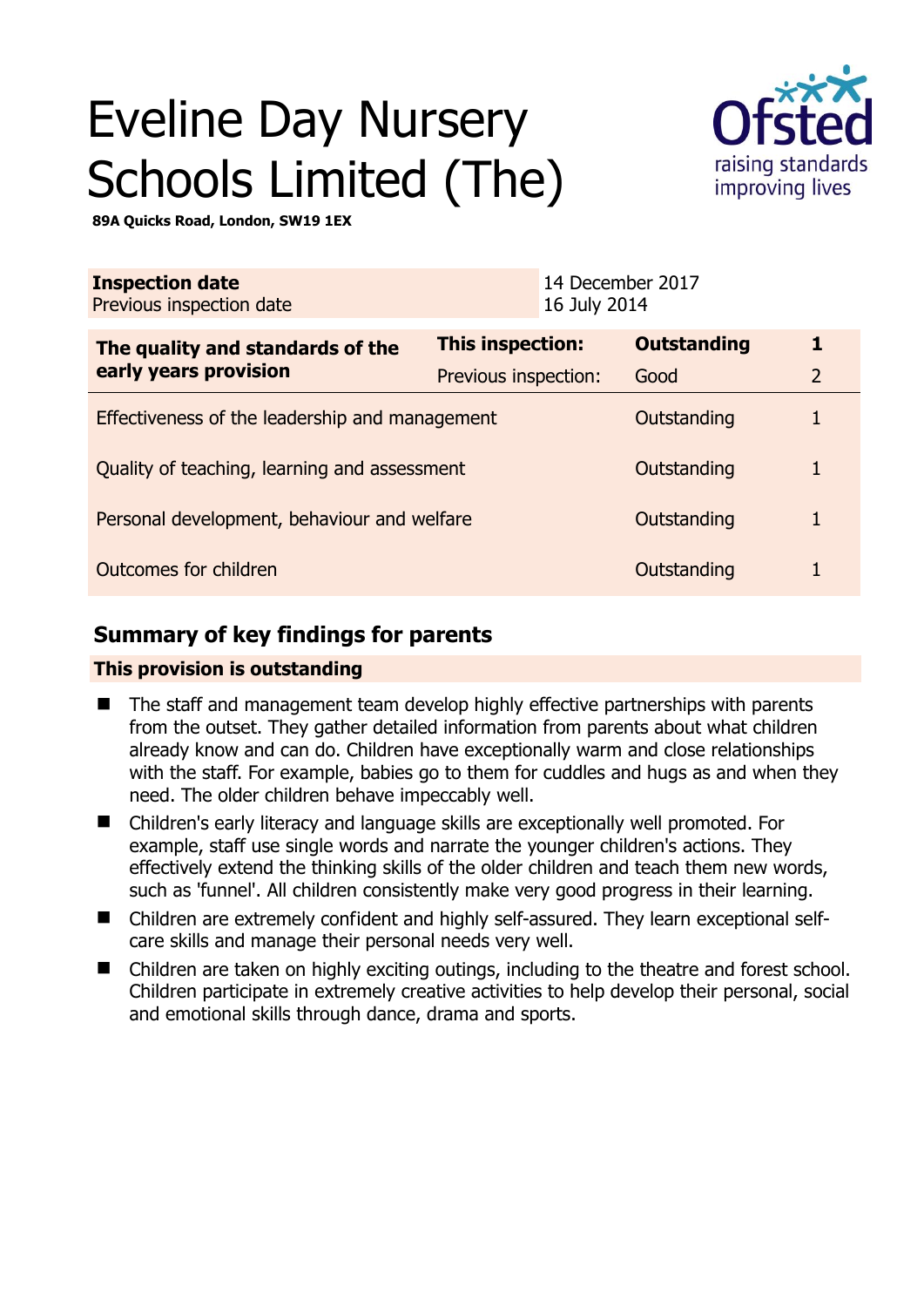# **What the setting needs to do to improve further**

## **To further improve the quality of the early years provision the provider should:**

■ continue to embed the superb self-evaluation procedures that help to identify precise improvements.

## **Inspection activities**

- $\blacksquare$  The inspector took account of the views of parents through verbal and written feedback.
- The inspector spoke to staff and children during the inspection.
- The inspector observed the quality of teaching and learning during activities and assessed the impact on children's learning.
- The inspector completed a joint evaluation of an activity with the deputy manager.
- The inspector had a number of discussions with the management team and looked at relevant documentation, including staff suitability checks, policies and procedures.

## **Inspector**

Carlene Facey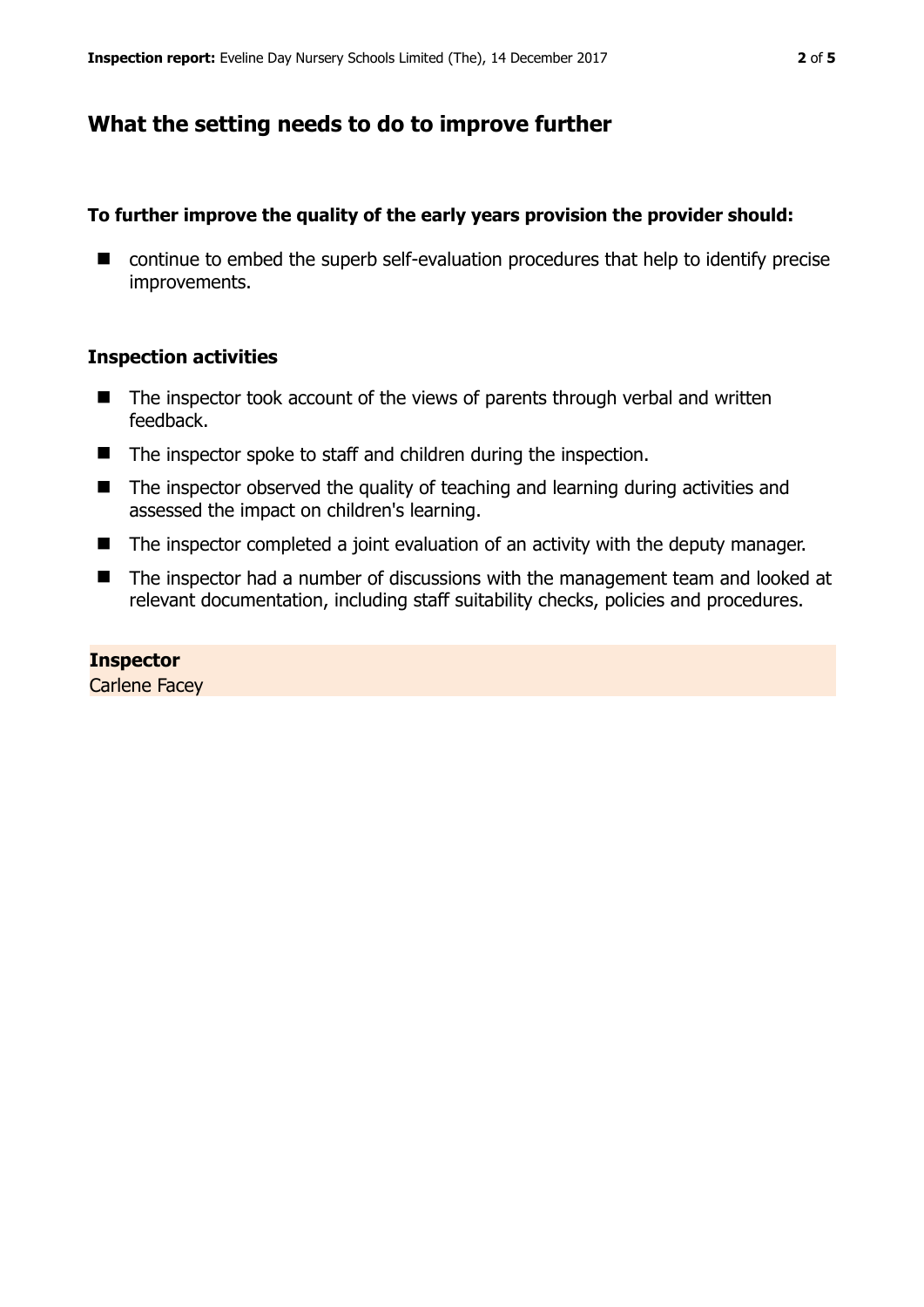## **Inspection findings**

## **Effectiveness of the leadership and management is outstanding**

Safeguarding is effective. Staff demonstrate their understanding of local safeguarding procedures. Staff complete extensive training that helps to extend their already excellent understanding of the signs and symptoms of abuse. Meticulous policies and procedures underpin practice. The manager uses a comprehensive programme of professional development to continually enhance staff practice. The management team takes full account of the views of children and parents to identify further ways to improve outcomes for children. The team is now considering how to continue to embed the superb selfevaluation procedures that help to identify precise improvements.

## **Quality of teaching, learning and assessment is outstanding**

Children show very high levels of curiosity. The staff make learning active and enjoyable. They link activities to children's interests and home and skilfully teach according to children's next steps in learning, weaving these into whatever activity the child has chosen. For example, they encourage younger children to make marks in sand with brushes to help develop their physical skills and concentration. Staff are exceptional role models and use highly effective questioning that helps to extend children's thinking skills. Children are engrossed in the highly stimulating physical, communication and language activities. For example, children sing and dance to rhymes as part of an extracurricular activity using puppets and musical instruments.

#### **Personal development, behaviour and welfare are outstanding**

Staff meet the individual needs of children superbly. Children develop first-rate independence skills and show excellent perseverance when encountering problems in play. The staff provide well-chosen resources that are used very effectively in activities. For example, they have a wealth of resources that reflect diversity and support children to learn about people from other communities. Staff are highly skilled at supporting children's growing understanding of how to keep themselves safe and healthy. Children understand the safety rules for their play and follow excellent standards of hygiene.

## **Outcomes for children are outstanding**

Children rapidly gain the key skills to prepare them for their move on to school. Children are excited to explore new experiences. Children's literacy and mathematical skills are developing particularly well given their ages. They listen attentively and lead conversations. Babies babble and use their increasingly good language skills to enthusiastically express themselves and draw attention to what they are doing.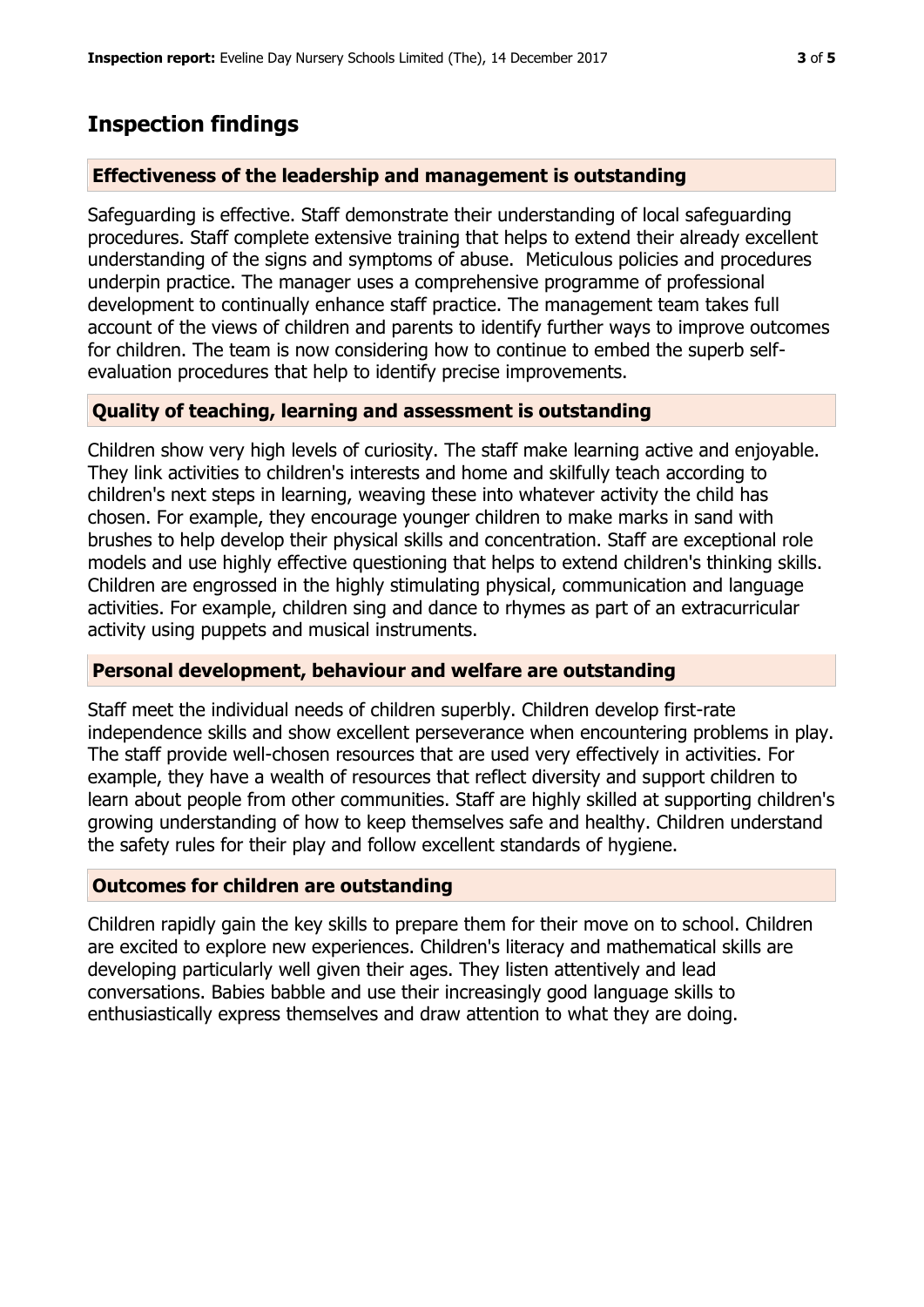# **Setting details**

| Unique reference number                             | 138215                                    |  |  |
|-----------------------------------------------------|-------------------------------------------|--|--|
| <b>Local authority</b>                              | Merton                                    |  |  |
| <b>Inspection number</b>                            | 1070299                                   |  |  |
| <b>Type of provision</b>                            | Full-time provision                       |  |  |
| Day care type                                       | Childcare - Non-Domestic                  |  |  |
| <b>Registers</b>                                    | Early Years Register                      |  |  |
| <b>Age range of children</b>                        | $0 - 4$                                   |  |  |
| <b>Total number of places</b>                       | 50                                        |  |  |
| Number of children on roll                          | 64                                        |  |  |
| Name of registered person                           | Eveline Day Nursery Schools Limited (The) |  |  |
| <b>Registered person unique</b><br>reference number | RP905858                                  |  |  |
| Date of previous inspection                         | 16 July 2014                              |  |  |
| <b>Telephone number</b>                             | 020 8545 0699                             |  |  |

Eveline Day Nursery Schools Limited (The) is one of a chain of nurseries run by Eveline Day Nursery Schools Limited. It opened in 1999. The nursery is situated near Wimbledon town centre in the London Borough of Merton. The nursery opens each weekday from 7.30am to 6.30pm for 51 weeks of the year. The nursery provides free education for two-, three- and four-year-old children. The nursery employs 26 staff. Of these, 17 staff, including the manager, hold appropriate early years qualifications and seven staff are working towards a higher childcare qualification ranging from level 2 to level 5.

This inspection was carried out by Ofsted under sections 49 and 50 of the Childcare Act 2006 on the quality and standards of provision that is registered on the Early Years Register. The registered person must ensure that this provision complies with the statutory framework for children's learning, development and care, known as the early years foundation stage.

Any complaints about the inspection or the report should be made following the procedures set out in the guidance 'Complaints procedure: raising concerns and making complaints about Ofsted', which is available from Ofsted's website: www.gov.uk/government/organisations/ofsted. If you would like Ofsted to send you a copy of the guidance, please telephone 0300 123 4234, or email enquiries@ofsted.gov.uk.